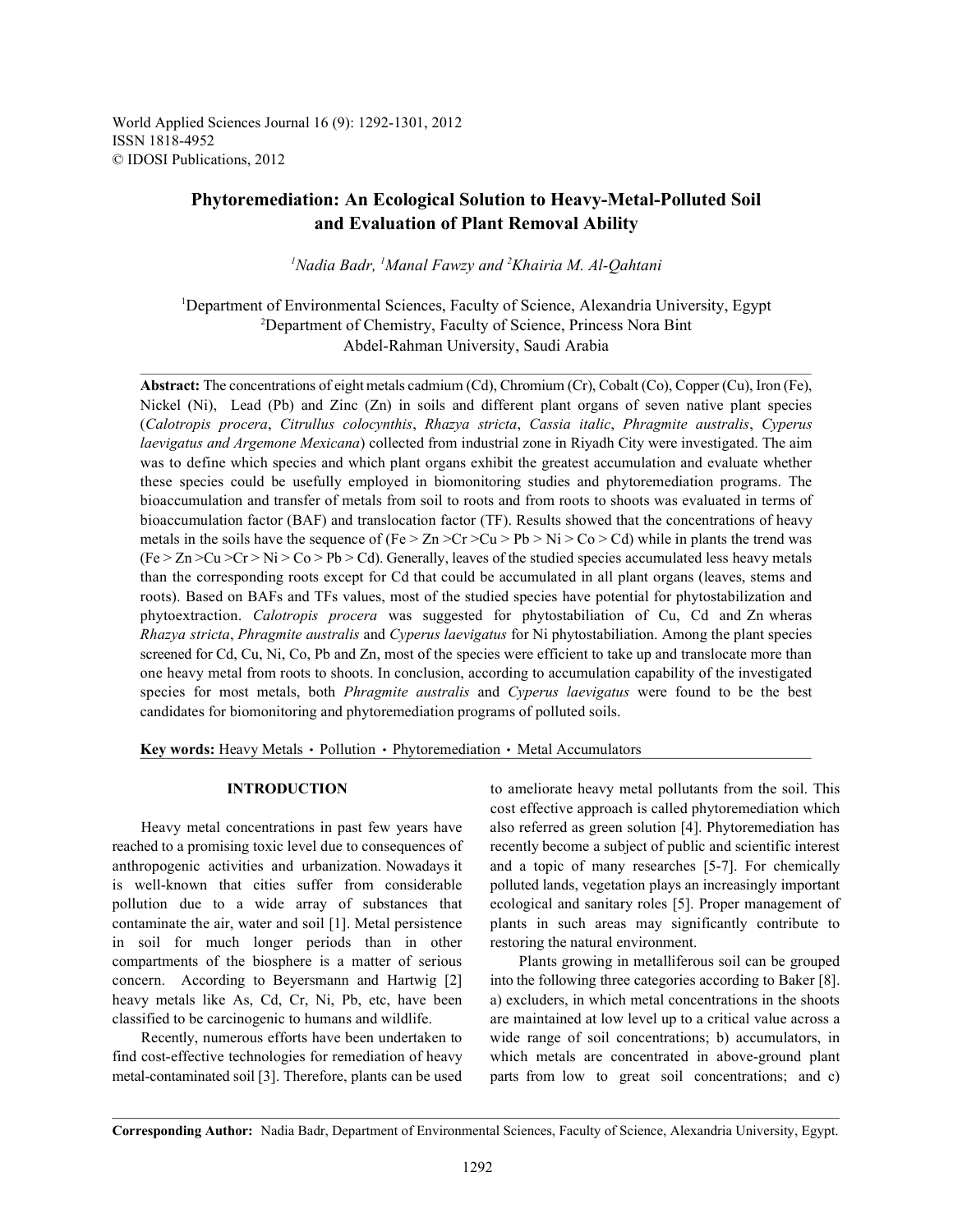external levels. Moreover, the bioavailability of trace employed in biomonitoring studies. Moreover, BAF and elements for plants is dependent on many environmental TF indices were determined to assess the tolerance factors: concentrations in the environment, a biotic categories developed by these species and to evaluate factors, exposure time, growth form of the plant, type of their potential for phytoremediation purposes. absorption mechanisms, affinity of trace elements for the adsorption sites and element speciation [9]. **MATERIALS AND METHODS**

The identification of metal hyperaccumulators, plants capable of accumulating extra- ordinary high metal levels, **Site Description:** The Second Industrial City that located demonstrates that plants have the genetic potential to 12 Km south of Riyadh City, capital of Saudi Arabia, was clean up contaminated soil. Hyperaccumulators are also established in 1976. It has been developed on four stages characterized by a shoot-to-root metal concentration ratio of a total area more than 18 million square meters. It (i-e. the translocation factor (TF) of more than 1, whereas houses more than 1050 of different industrial units with non-hyperaccumulator plants usually have great metal 120 thousand workers. The most important industries in concentrations in the roots than in the shoots. Several this area are: food industries, metal industries, electrical authors [10, 11] include the bioaccumulation factor (BAF) and control equipment industries and chemical industries. as an element for classification as a hyperaccumulator Plants growing in the nearby zone of industrial areas species. The BAF refers to the plant metal concentration along various industrial units exhibiting increased in root and the soil metal concentration ratio. This ratio concentrations of heavy metals, serving in many cases as should be greater than one for inclusion into the biomonitors/ accumulators of pollution load. The area of hyperaccumulator category. Importance of collected plants and soils extended about 3 Km around hyperaccumulators has emphasized on further research in metal and chemical industries. The climate in this area is exploring the contaminated sites and finding new continental with extremes of heat in summer and markedly hyperaccumulator plants. Many plant species have cold in winter with low rainfall distributed mainly from become metal tolerant due to the adaptive responses of December to March. The dried soil are similar to natural plant species to heavy metals, as these species are one, sandy clay, but with different metal concentration. growing in contaminated sites from a long period. Our observation showed that the vegetation was few and According to Antonsiewicz *et al.* [12] and Yoon *et al*. non-compact. Plant species collected were the most [13], native plants should be preferred for common/dominant species at the contaminated area. A phytoremediation because these plants are often better in total of seven plants and soils (at 0-20 cm depth from terms of survival, growth and reproduction under rhizosphere of each plant were taken from each site from environmental stress than plants introduced from other where plant sample was rooted) were collected in August environment. Therefore, the search for native plants that and September 2010 and their scientific names and are tolerant to heavy metals is of particular importance. characteristics were determined. The concentration of Few studies evaluated, under field conditions, the heavy metals was determined in the soil and in plant potential for phytoremediation of native plants [14]. organs. The plants with high concentration of heavy With this idea and public concern over soil contamination metals were chosen as accumulators. by heavy metals in industrialized area in Riyadh City, Saudi Arabia, searching for plant species with the **Sampling:** Soils as well as seven abundant and potential for phytoremediation is necessary because no dominating native plants (*Calotropis procera,* metal-tolerant and metal hyperaccumulator plants with *Citrullus colocynthis, Rhazya stricta, Cassia italica,* potential application to this area have been reported. *Phragmite australis, Cyperus laevigatus and Argemone* Therefore, the aim of this study was to: 1) evaluate the *mexicana*) were collected from the second industrial area, concentrations of Cd, Co, Cr, Cu, Fe, Pb, Ni and Zn in south of Riyadh City, Saudi Arabia. For each soil sample, soils and different plant organs (leaves, stems and roots) pH, texture and heavy metals were measured. pH of soil of seven native plant species (*Calotropis procera* (1)*,* was measured immediately after collection using *Citrullus colocynthis* (2)*, Rhazya stricta* (3), *Cassia italic* suspension of soil and water at a ratio of 1:2.5; (4), *Phragmite australis* (5), *Cyperus laevigatus* (6) *and* additionally, this suspension was stirred for 5 min. For *Argemone Mexicana* (7), 2) define which species and plant sampling, at least three whole plants of each species which plant organ exhibit the greatest accumulation, 3) of current year were collected. To remove only soils, roots

indicators, in which the internal concentration reflects evaluate whether these species could be usefully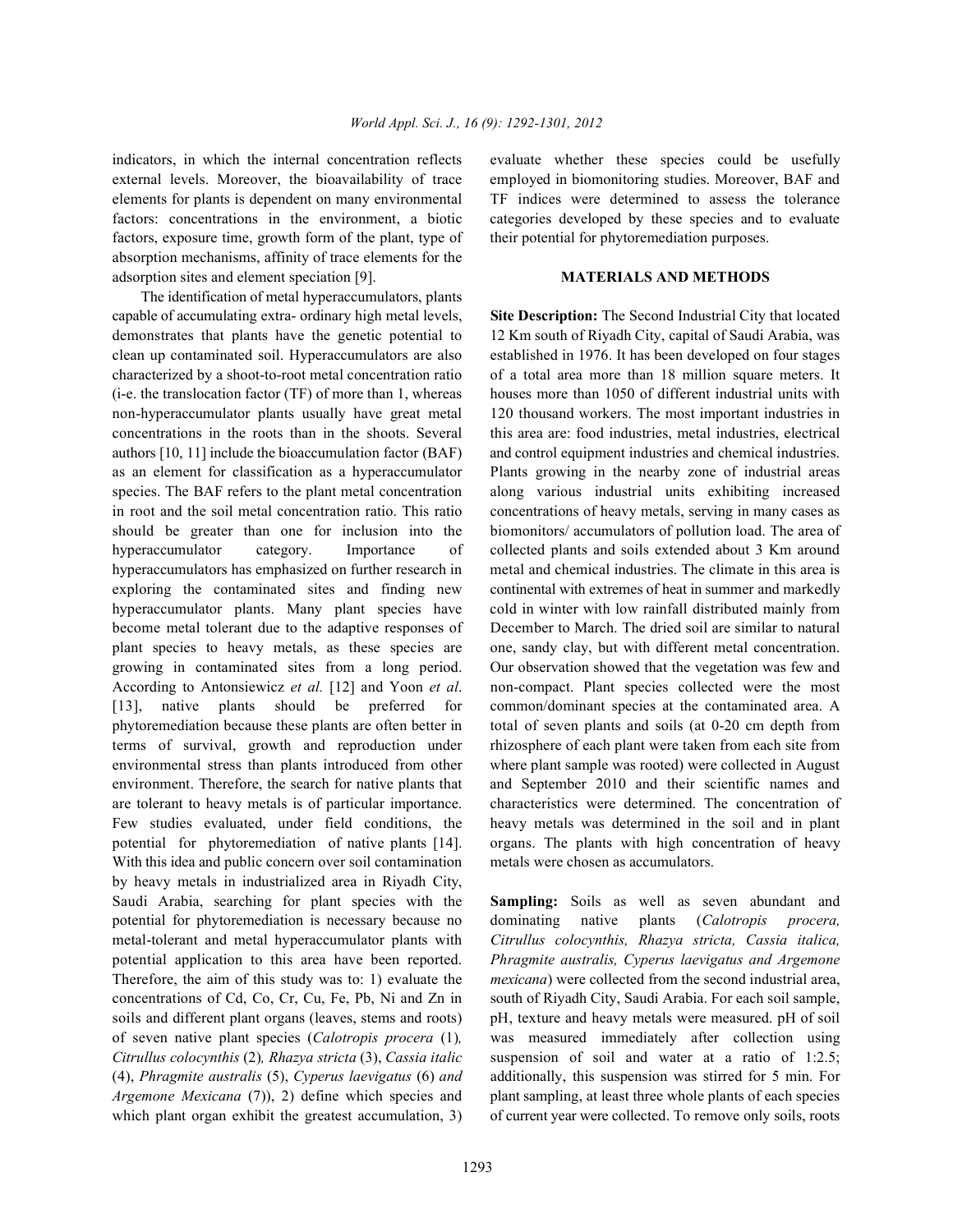and rhizomes were washed with tap water while leaves **RESULTS AND DISCUSSION** were not washed before analyses. Therefore, the element concentrations in the roots and rhizomes refer to their **Soil Properties:** The topsoil from the different sampling tissue and surficially adsorbed elements. The native plant sites, in the area under investigation, had small species were identified according to Alfarhan and Thomas differences in texture and pH (Table 1). Results revealed [15]. Leaves, rhizomes and roots of the collected plants that all sites are characterized by sandy texture (88%-93%) were separated to identify the different accumulation except soil collected in the area located with *Phragmite* capability and selectivity of each organ. *australis* whereas mud percentage reaches 76% as this

mixture) were wet-sieved through a 63-mm sieve, washed indicated a stable depositional environment for a long with de-ionised water, dried at 105°C and homogenized. A period of time. representative portion of the sample (About 20 g) was As indicated from Table 1, the pH of soil was alkaline used for grain size analysis using the standard dry sieving in nature throughout the studied area and varies from and sedimentation techniques [16]. For heavy metals 6.7-7.6. analysis, one gram of homogenized samples was digested using HNO<sub>3</sub>-HF-H<sub>3</sub>BO<sub>4</sub> acids according to Wade *et al.* **Plant and Soil Metal Composition:** Heavy metals [17]. Plant materials were oven-dried at 75°C and contamination of arable soil showed several problems, grounded to a fine powder. In this way, homogeneous including phytotoxic effects of certain elements such as samples were obtained for each plant organ. Cd, Pb, Zn and Cu, which are well known as Approximately 0.2 gram of leaves, rhizomes and roots micronutrients and cause several phytotoxicities if critical powder were weighed and digested according to method endogenous levels are exceeded [21-22]. Another and described by Allen [18]. Soil and plant samples were even a more serious problem is posed by the up taking of analyzed for heavy metals by inductively coupled plasma potentially noxious elements through food or forage plant optical emission spectrometry (ICP-OES) using a perkin species and their being transferred to the food chain and, Elmer Model Optima 5300 DV spectrometer. All the finally, to humans [23]. All heavy metals at high analyses were carried out on three subsamples. concentrations have strong toxic effects and are regarded

Institute and Technology (NIST, 2709 San Joaquin Soil environmental restoration is an emerging technology. In and 1547Peach leaves) and internal reference materials this approach, plants capable of accumulating high levels were used for precision, quality assurance and control of metals are grown in contaminated soils [24]. Interest in (QA/QC) for selected metal measurements. Average phytoextraction has significantly grown following the values of three replicates were taken for each identification of metal accumulator plants. determination. The precision of analytical procedures was According to the results of this study, the native expressed as Relative Standard Deviation (RSD) which plants and soil can well present further information about ranged from 5-10% and was calculated from the standard the metal content of their environment. plant and soil deviation divided by the mean. The recovery rates of analyses revealed that the accumulation is considerably studied metals were within 90±10%. Chemicals, stock the consequence of a kind of elements [25]. The solutions and reagents were obtained from Merck and concentrations of the investigated heavy metals in soil was of analytical grade. All glassware before use were possess the sequence of  $(Fe > Zn > Cr > Cu > Pb > Ni >$ washed with distilled water, soaked in nitric acid (30%) Co > Cd) while in plants the trend was (Fe > Zn > Cu > Cr

as metal concentration ratio of plant roots to soil given in depending on plant organ and the sampling site. equation 1 [14]. Translocation Factor (TF) was described Cadmium (Cd) is a toxic element and exists along with as ratio of heavy metals in plant shoot to that in plant root Zn in nature. Average Cd concentrations of the seven given in equation 2 [19-20]. plants and soils are given in Fig. 1. Generally, The Cd

**Analytical Techniques:** Soil samples (a composite uniform grain size distribution obtained along the area area affected by direct outfall of industrial wastes. The

Standard Reference Material (SRM) of National as environmental pollutants [23]. The use of plants for

overnight, rinsed in deionized water and air-dried.  $> Ni > Co > Pb > Cd$ ). However, the investigated native Biological Concentration Factor (BCF) was calculated plants exhibited different element concentrations,

 $BAC = [Metals] root/[Metals] soi$  (1) d.w). The highest Cd concentration was recorded in TF = [Metals] shoot/ [Metals] root (2) association with *Argemone Mexicana* (Site 7) and concentration in the soils was relatively low  $(1 \mu g.g^{-1})$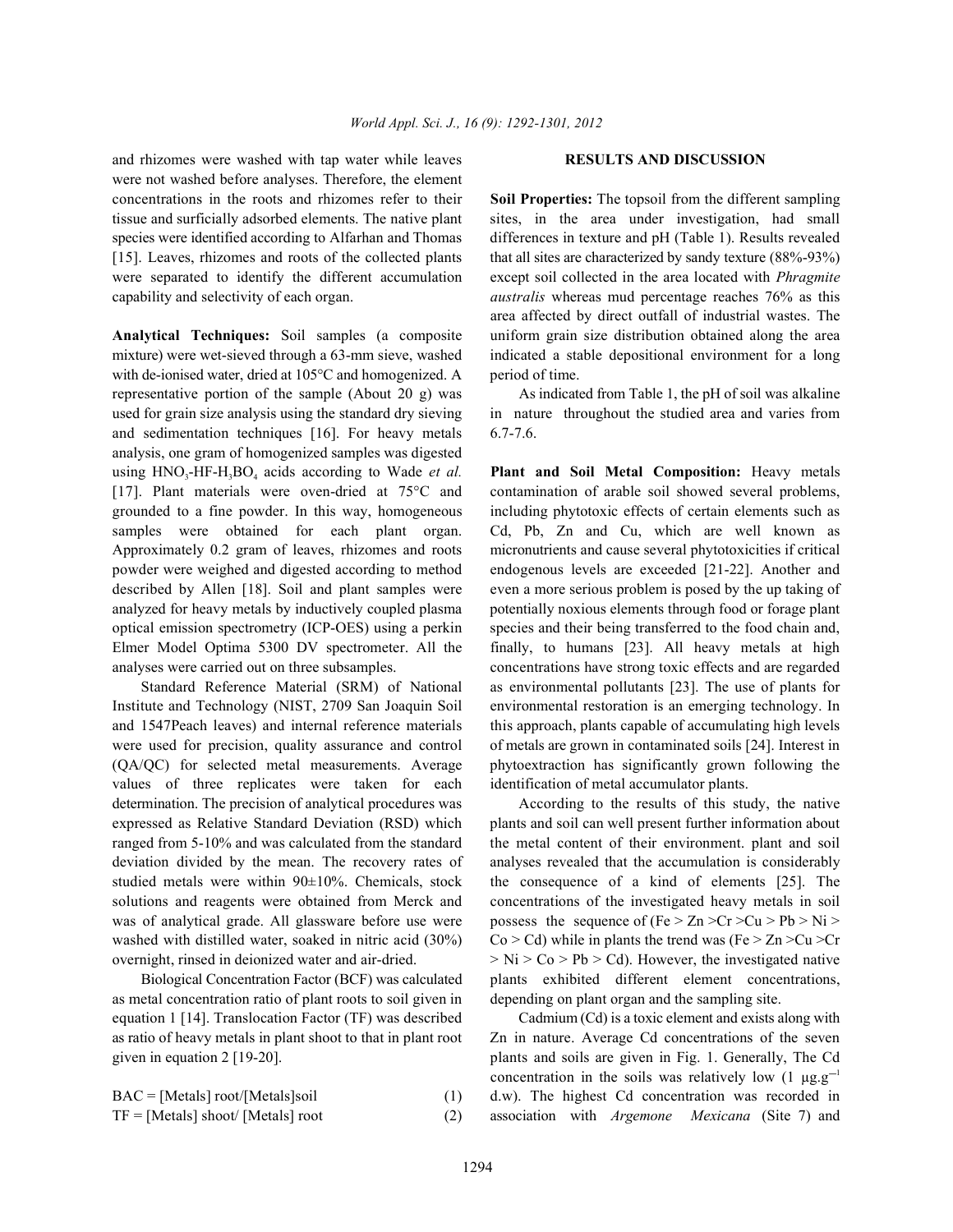

## *World Appl. Sci. J., 16 (9): 1292-1301, 2012*

Fig. 1: Average Cd, Cr, Co, Cu, Fe, Pb, Ni and Zn concentrations (ug.g<sup>-1</sup> dry weight) in leaves, stems and roots as well as soil associated with *Calotropis procera* (1), *Citrullus colocynthis* (2), *Rhazya stricta* (3), *Cassia italic* (4), *Phragmite australis* (5), *Cyperus laevigatus* (6) *and Argemone mexicana* (7)

relatively high pH value (Table 1) which enhance Cd of Cr [29]. Generally, soils of all selected sites in the area precipitation at this sites [26]. Results indicated that Cd under investigation acquired low concentrations of Cr could be accumulated in all plant organs (leaves, stems except in site associated with *Phragmite australis* (Fig. 1), and roots). The distribution of Cd within plant organs is with the highest value recorded (528 ug.g<sup>-1</sup> d.w.). This is quite variable and clearly illustrates its rapid translocation due to its location in place of highly polluted drain from roots to shoots [27]. The highest uptake of Cd was affected by industrial discharges. Results from the present attained by *Calotropis procera* stem followed by study showed that roots of all plants attained higher Cr *Argemone Mexicana*. concentrations than other organs, with the highest value

to penetrate cell membranes [28]. Chromium (Cr) is a non- Beckett, [30], the toxic levels of Cr in plants range from 1 essential metal to plant growth and may be possible that

*Cassia italic* (Site 4). This is may be attributed to the plants do not have any specific mechanism and transport Chromium (Cr) is one of the toxic metals widely of  $628.8528$  ug.g<sup>-1</sup> d.w attained by *Phragmite australis* distributed in nature. It has two forms found in the root. This could be because Cr is immobilized in the environment, trivalent and hexavalent. The latter form is vacuoles of the root cells and showed less translocation, considered to be the greatest threat because of its strong thus rendering it less toxic. This may be a neutral toxicity oxidizing ability as well as high solubility and availability response of the plants [30]. According to Macnicol and to 10  $\mu$ g.g<sup>-1</sup> dry weight.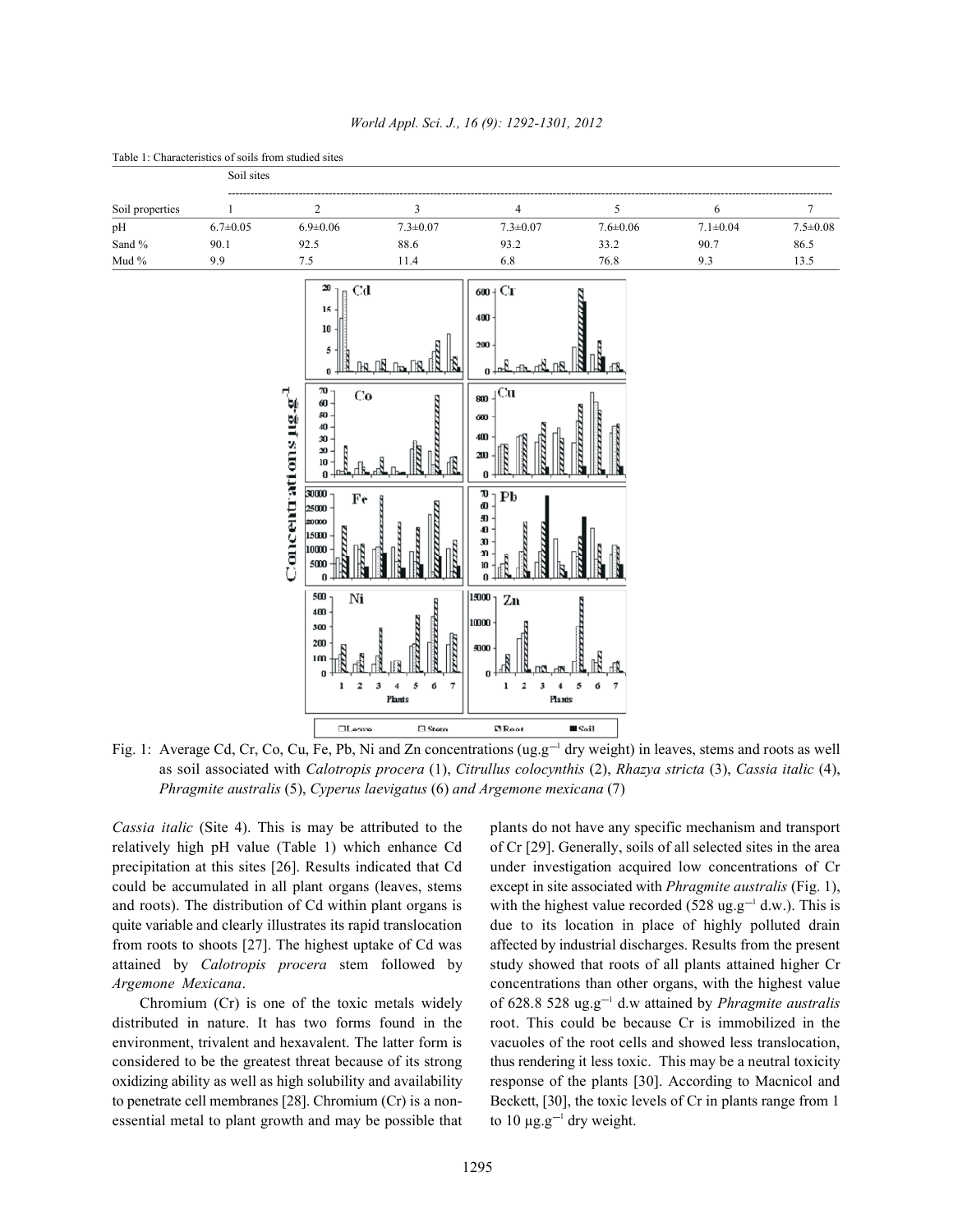animals. However, excessive concentrations of this metal It is not essential but toxic to plants. The highest Pb are considered to be highly toxic. The distribution concentration in soils was detected at sites 3 and 5. As pattern of Cu in the soil of studied sites (Fig. 1) indicated regards to Pb accumulation in plants, Pb is believed to be that sites 3, 5 and 7 were enriched with this element the metal of least bioavailability and the most highly (> 80 µg.g-1 d.w) compared with other sites. The average accumulated metal in root tissue while Pb shoot concentrations of Cu in all examined species are accumulation is much lower in most plant species [27]. comparable (Fig. 1). Generally, roots of most plants This is in agreement with results obtained from plant attained higher Cu concentrations than other organs, analysis in our study. The highest Pb concentration was with maximum value of 741  $\mu$ g.g<sup>-1</sup> d.w attained by detected in roots of all studied plants (Fig. 1) except in *Phragmite australis* root*.* However, leaves and stems of case of *Cassia italic* and *Cyperus laevigatus* whereas both *Cassia italica* and *Cyperus Laevigatus* were found leaves exhibited more concentrations than roots. Recent to accumulate considerable amounts of Cu (Fig. 1). Cu results of Pb translocation and uptake studies showed concentrations in plants above 10-30  $\mu$ g.g<sup>-1</sup> d.w are that Pb is mobile within the plant under certain conditions regarded as poisonous [30]. Within roots, Cu is [39]. Also Blaylock and Huang [40] indicated that shoot associated mainly with cell walls and is largely immobile. Pb concentrations reached a value similar to the However, higher concentrations of Cu in shoots concentration found in intact roots of the same species, (leaves and stems) are always in phases of intensive when it is immersed in a nutrient solution containing Pb. growth and at the luxury Cu supply level [31]. High Generally, Pb concentrations in all seven plants were concentrations of Cu in the roots of*. Phragmite australis* notably higher at sites 2, 3 and 6. This is could be related with relatively high pH values in soil (Table 1) may be to airborne Pb deposition emitted from a heavily traffic attributed to the presence of plaque, a metal-rich high way affected the open area under investigation. rhizo-concentrations composed of iron hydroxides and Airborn Pb is readily taken up by plants through foliage other metals that are mobilized and precipitated on the [41]. As such, it may be suggested that the habitually root surface [32]. This is in agreement with the finding of occurrence of *Cassia italic* and *Cyperus laevigatus* in an Weis and Weis [33] who reported that at higher pH open desert area make it capable of receiving higher conditions ( $> 7.0$ ) the presence of plaque enhanced Cu amounts of airborn Pb (32 and 40.8  $\mu$ g.g<sup>-1</sup> d.w.

animals [34]. However, excessive Fe uptake can produce higher Pb translocation will yield a higher shoot Pb toxic effects. Fe is the most abundant metal in the studied concentration. These plants are considered promising for area. The highest Fe concentration (Fig. 1) was Pb phytoremediation programs because only shoots determined in the soil of site 3, affected by industrial should be harvested in Pb phytoextraction which discharges from a nearby industrial complex. Results highlights the importance of the selected species as Pb obtained from plant analysis asserted that roots of all accumulators [43]. seven plants are found to be highly capable of Fe Although Zn is essential trace element, high levels accumulation (Fig. 1). The highest concentrations were can cause harmful health effects. Toxicity of high level Zn recorded in roots of *Rhazia stricta* (29160  $\mu$ g.g<sup>-1</sup> d.w ) concentrations in man is well known, [44]. Zn followed by *Cyperus laevigatus* (27398  $\mu$ g.g<sup>-1</sup> d.w). concentrations in soils in the studied area attained According to Allen [18], Fe concentrations above highest values of 820 and 680 µg/g d.w at sites 5 and 2, 40-500  $\mu$ g.g<sup>-1</sup> d.w are considered as toxic to plants. As respectively (Fig. 1). According to Kloke [23], toxicity indicated by Tiffin [31], roots tend to absorb  $Fe^{+2}$  cation level of this element is around 300 µg. g -1d.w. more than Fe<sup>+3</sup>. The ability of roots to reduce Fe<sup>+3</sup> to Fe<sup>+2</sup> The upper toxic levels of Zn in various plants range is believed to be fundamental in the absorption of this from 100 to 500  $\mu$ g/g d.w [45]. Results demonstrated that cation by most plants [35]. Moreover, some bacteria roots often contain more Zn than shoots. The highest species (e.g. *Metallogenium* sp.) are involved in Fe Zn root concentration,15060  $\mu$ g. g<sup>-1</sup>, was attained by reduction and are known to accumulate this metal on the *Phragmite australis*. Roots are thought to be important surface of living cells [36]. Higher concentrations of Fe in for zinc uptake [46]. It was noted that the highest zinc the roots of the investigated species could be due to its concentrations in roots of *Phragmite australis* and precipitation in iron- plaque on the root surface [37, 38]. *Citrullus colocynthis* were associated with high

Copper (Cu) is an essential element for plants and Lead (Pb) is the least mobile among the heavy metals. uptake into roots. The respectively). According to Ross  $[42]$ ,  $30-300 \mu g.g^{-1}$  Pb Iron (Fe) is an essential micronutrient for plants and concentrations are considered toxic to plants. Plants with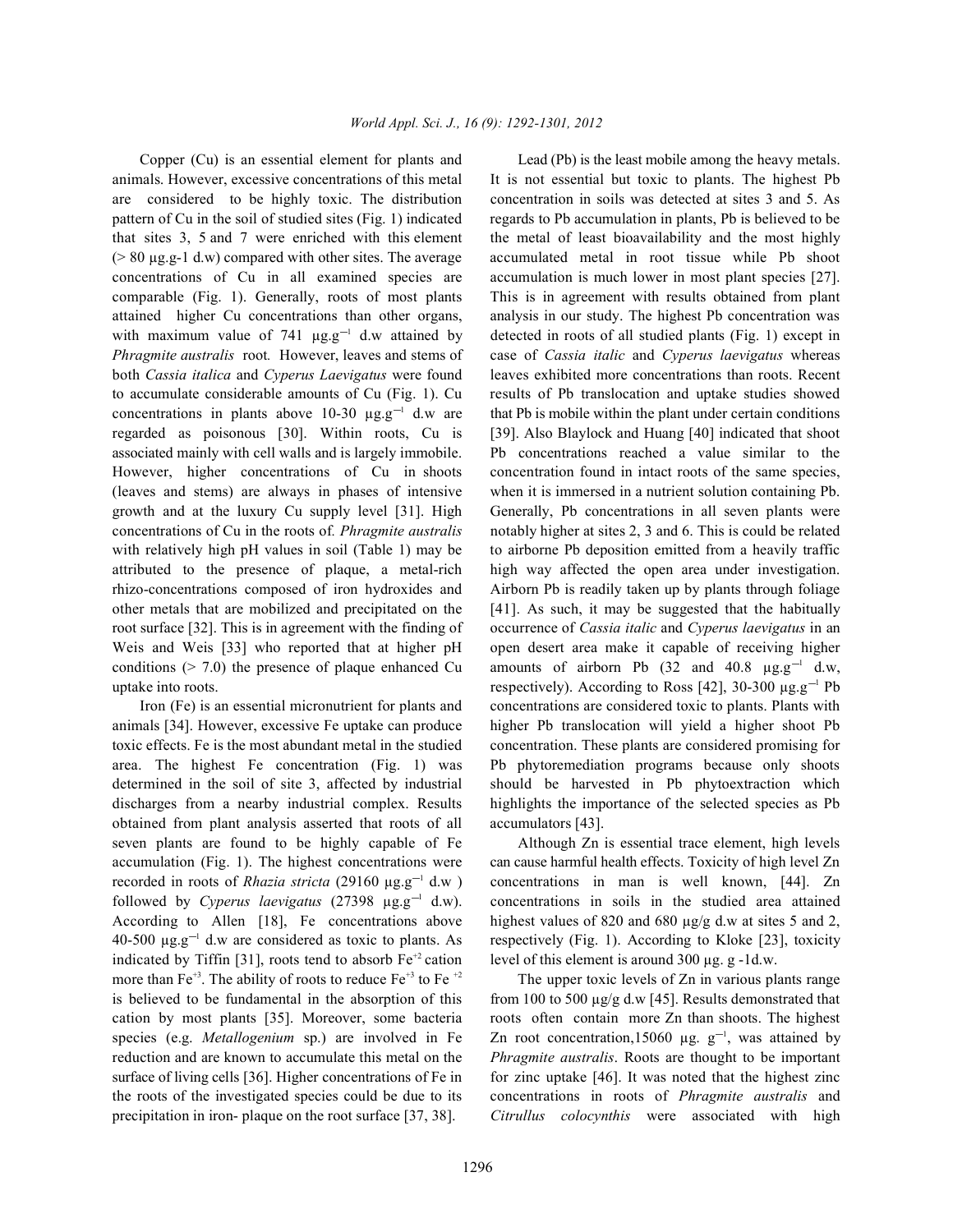on the accumulation of various metal ions by native with soil and climatic conditions, plant genotype and plants have shown that the deposition of most metals was agronomic management, including: active/passive transfer higher in roots than the other parts of plants [47, 48]. This processes, sequestration and speciation, redox states, the was in line with the findings of the present study. type of plant root system and the response of plants to *Phragmite australis* was tested for concurrent removal of elements in relation to seasonal cycles [56]. Structure of Zn. This plant has removed the metal successfully the sediment has also been considered very important without production of toxicity. that affect the extent of the metals taken up by the plants.

(aboveground tissues) is 66  $\mu$ g/g [49] and the toxic level the metals. Metal solubility in soils is predominantly is up to 230  $\mu$ g/g [50-51]. The ranges of Zn in plants controlled by pH and oxidation state of the system [58]. presented here were generally higher than the levels Results indicated that soils of study area were sandy reported for other plants [52]. Results obtained by texture and were neutral in nature with pH greater than Aboulroos *et al*. [53] indicated that Zn content of plant 6.7. Neutral and high soil pH can stabilize soil toxic increased with increasing levels of Zn in the soils. The elements, resulting in decreased leaching effects of the research done by Kandil *et al*. [54] found highly soils toxic elements. Moreover, toxic elements may also significant correlations between the soil content of macro, become stabilized due to slightly basic soil pH which may micro-nutrients and heavy metals and its accumulation in result in less element concentrations in the soil solution. roots of plants. This may restrain the absorbability of the elements from

industry, for the production of high quality iron-based Phytostabilisation is a process which depends on roots alloys. They are also, used extensively as catalysts in the ability to limit the contaminant mobility and biochemical and food industry, as prime materials for the availability in the soils which occurs through the sorption, reduction of paints and batteries and in the electroplating precipitation, complexation or metal valance reduction industry [55]. The highest Co and Ni concentrations in [58]. Most of plant species under investigation had soils were detected at sites 6 and 5. As regards to Co and BAF  $>1$ , although the concentration of heavy metals Ni accumulation in plants, they are believed to be remained below 1000 ug.  $g<sup>-1</sup>$  (except for Fe and Zn). In highly accumulated in root tissues of *Cyperus laevigatus* general, BAF values of Cd, Cu, Ni and Zn were highest as  $(24.4 \text{ and } 66.36 \text{ ug}. \text{g}^{-1}$  for Co and Ni, respectively) and compared to other metals (Table 2). The BAF values of *Phragmite australis,*(378.6 and 489 ug.g<sup>-1</sup> for Co and Ni, *Calotropis procera, Citrullus colocynthis* and *Cassia* respectively). According to Kabata-Pendias and Pendias *italica* were highest for Cu (49.0, 58.9 and 55.9) and [56], the normal Ni content of terrestrial plants growing in *Calotropis procera* for Cd (41.5). *Rhazya stricta*, uncontaminated soils was found to be in range of *Phragmite australis* and *Cyperus laevigatus* had highest 0.1-3.7 ug.g<sup>-1</sup>. Our results showed that concentrations of BAF for Ni while *Calotropis procera* and *Cyperus* Ni in the investigated species were higher than the normal *laevigatus* had highest BAF for Zn (191.0 and 27.6, plant and this shows that these plants had a strong ability respectively). Heavy metals tolerant species with high to tolerate this element. Heavy metal concentrations in BAF can be used for phytostabilisation of contaminated roots of *Cyperus laevigatus* and *Phragmite australis* soils as these species retains metals in their roots and limit increased in the following pattern:  $Cu > Cr > Ni > Co$ . This metal mobility from roots to shoots once absorbed by is may indicate that all four metals come from similar roots of plants [19]. sources of contamination. Moreover, increased The translocation factors (TF) generally showed the concentrations of four metals in roots system were due to movement of metal from soil to root and shoot, indicating the presence of plaque,  $[32]$  with high pH conditions ( $>$  the efficiency to uptake the bio-available metals from the 7.0) which enhanced metals uptake into roots [33]. system. TF gives an idea whether the native plant is an

Accumulation of selected metals varied greatly among the species were efficient to take up and translocate more plants species and uptake of an element by a plant is than one heavy metal from roots to shoots (Table 3) with primarily dependent on the plant species, its inherent a noticeable variations between TF values. The highest controls and the soil quality [57]. Large number of factors

concentrations in soils at the same place. Previous studies control metal accumulation and bioavailability associated The mean concentration in normal plants Clay particles also play an important role in availability of Both, cobalt and nickel are used in the metallurgical the soil solution and translocation into plant tissues [59].

**Bioaccumulation and Translocation in Plants:** species screened for Cd, Cu, Ni, Co, Pb and Zn, most of accumulator, excluder or indicator. Among the plant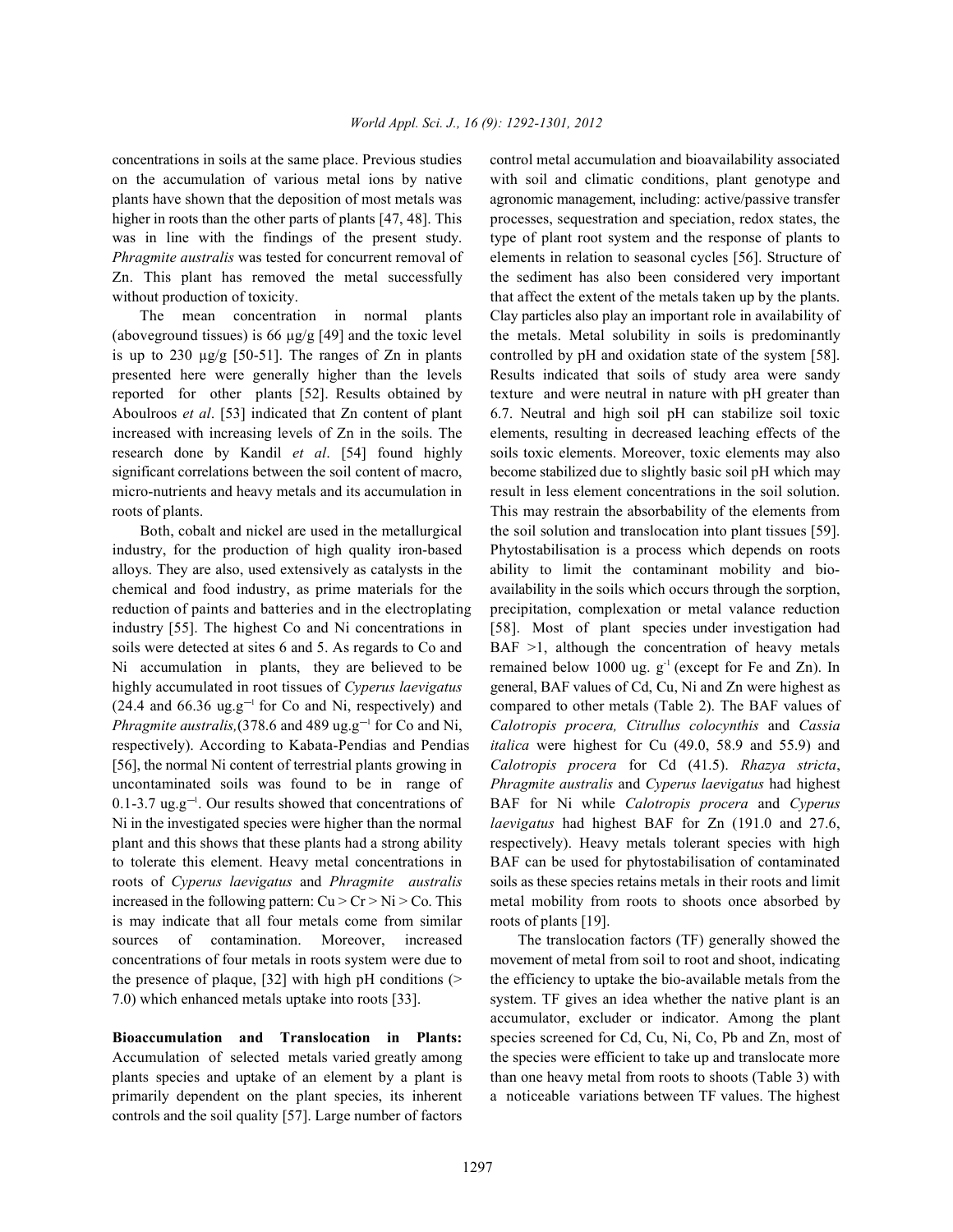| Species               | Heavy metal concentrations |     |      |      |     |      |     |       |  |  |
|-----------------------|----------------------------|-----|------|------|-----|------|-----|-------|--|--|
|                       | Cd                         | Cr  | Co.  | Cu   | Fe  | Ni   | Pb  | Zn    |  |  |
| Calotropis procera    | 41.5                       | 7.8 | 12.7 | 49.0 | 2.4 | 21.3 | 8.8 | 191.0 |  |  |
| Citrullus colocynthis | 18.0                       | 4.9 | 4.1  | 58.9 | 3.1 | 20.2 | 9.6 | 15.0  |  |  |
| Rhazya stricta        | 27.3                       | 5.8 | 8.4  | 6.8  | 3.3 | 31.8 | 0.7 | 11.2  |  |  |
| Cassia italica        | 1.7                        | 7.8 | 0.6  | 55.9 | 4.0 | 20.5 | 2.1 | 12.8  |  |  |
| Phragmite australis   | 5.3                        | 1.2 | 11.2 | 8.2  | 3.8 | 29.9 | 0.7 | 18.4  |  |  |
| Cyperus laevigatus    | 20.1                       | 2.1 | 19.3 | 13.4 | 3.8 | 30.6 | 2.5 | 27.6  |  |  |
| Argemone mexicana     | 3.7                        | 4.7 | 9.8  | 6.2  | 3.2 | 29.3 | 2.3 | 7.22  |  |  |

## *World Appl. Sci. J., 16 (9): 1292-1301, 2012*



Table 3: Translocation factor (TF) of native plant species of selected metals

| Species               | Heavy metal concentrations |           |      |      |      |      |      |      |  |  |
|-----------------------|----------------------------|-----------|------|------|------|------|------|------|--|--|
|                       | Cd                         | <b>Cr</b> | Co   | Cu   | Fe   | Ni   | Pb   | Zn   |  |  |
| Calotropis procera    | 6.38                       | 0.54      | 0.27 | 1.90 | 0.48 | 1.23 | 1.02 | 0.60 |  |  |
| Citrullus colocynthis | . 90                       | 2.46      | 2.26 | 1.90 | 0.93 | 1.10 | 0.64 | 1.40 |  |  |
| Rhazya stricta        | 1.10                       | 0.96      | 0.50 | 1.40 | 0.70 | 0.60 | 0.74 | 1.70 |  |  |
| Cassia italica        | 2.50                       | 1.43      | 7.20 | 2.40 | 0.84 | 1.78 | 4.43 | 1.57 |  |  |
| Phragmite australis   | 1.85                       | 0.37      | 2.10 | 1.20 | 0.84 | 1.00 | 1.12 | 0.76 |  |  |
| Cyperus laevigatus    | 1.08                       | 0.67      | 0.43 | 2.40 | 0.90 | 1.16 | 1.98 | 1.16 |  |  |
| Argemone mexicana     | 3.30                       | l.54      | 1.60 | 1.80 | 0.93 | .77  | 1.86 | 1.20 |  |  |

TF value (6.38) was found for Cd by *Calotropis procera*. **CONCLUSION** Moreover. *Cassia italica* was efficient in translocation Co and Pb from roots to shoots with TF values of 7.2 and In the course of this study, we have concluded that: 4.43, respectively. According to Ghosh and Singh [58], 1) all seven plants are resistant species containing in their high root to shoot translocation of heavy metals indicated tissues amounts of heavy metals that were much higher that these plants have vital characteristics to be used in than those considered toxic for plants; 2) The phytoextraction of these metals. It is easy for plants concentrations of heavy metals in soils have the species with  $TF > 1$  to translocate metals from roots to sequence of (Fe  $\geq Zn \geq Cr \geq Cu \geq Pb \geq Ni \geq Co \geq Cd$ )

develop detoxification mechanism based on sequestration concentrations of all studied metals, except Cd, are the of heavy metal ions in vacuoles, by binding them on best biomonitors for heavy metals contamination in the appropriate ligands such as organic acids, proteins and studied area; 4) Generally, the bioaccumulation factor peptides in the presence of enzymes that can function at (BAF) values of Cd, Cu, Ni and Zn were highest as high level of metalicions [19] and metal exclusion compared to other metals; 5) According to translocation strategies of plant species [58]. Plant species with high TF factor (TF), the highest value was found for Cd by values were considered suitable for phytoextraction *Calotropis procera*.. *Cassia italic* was efficient in generally requires translocation of heavy metals in easily translocation of Co and Pb from roots to shoots. Those harvestable plant parts i.e. shoots [13]. According to species could be considered as hyper accumulators and Ghosh and Singh [58] phyto-extraction is a process to suitable for phytoextraction; 6) All plants had relatively remove the contamination from soil without destroying low BAF and  $TF < 1$  for Fe in comparison to other metals. soil structure and fertility. The elevated concentration of Fe in roots of studied

plants had relatively low BAF (2.4-4.0) and  $TF < 1$  for Fe indicated their suitability for phytostabilisation of this in comparison to other metals. The elevated concentration element in the study area; 7) Although all studied plant of Fe in roots of plants under investigation and low species could not reach the standard of a translocation in above ground parts indicated their hypperaccumulator, they accumulated significant amount suitability for phytostabilisation of this element in the of selected metals in their tissues. The present study study area. shows that some plant species can be suitable option for

shoots than those which restrict metals in their roots. while in plants the trend was (Fe  $> Zn > Cu > Cr > Ni > Co$ High metal accumulation may be attributed to well  $\Rightarrow$  Pb  $>$  Cd; 3) Roots of all seven plants with the highest Results of the present study highlighted that all plants and low translocation in above ground parts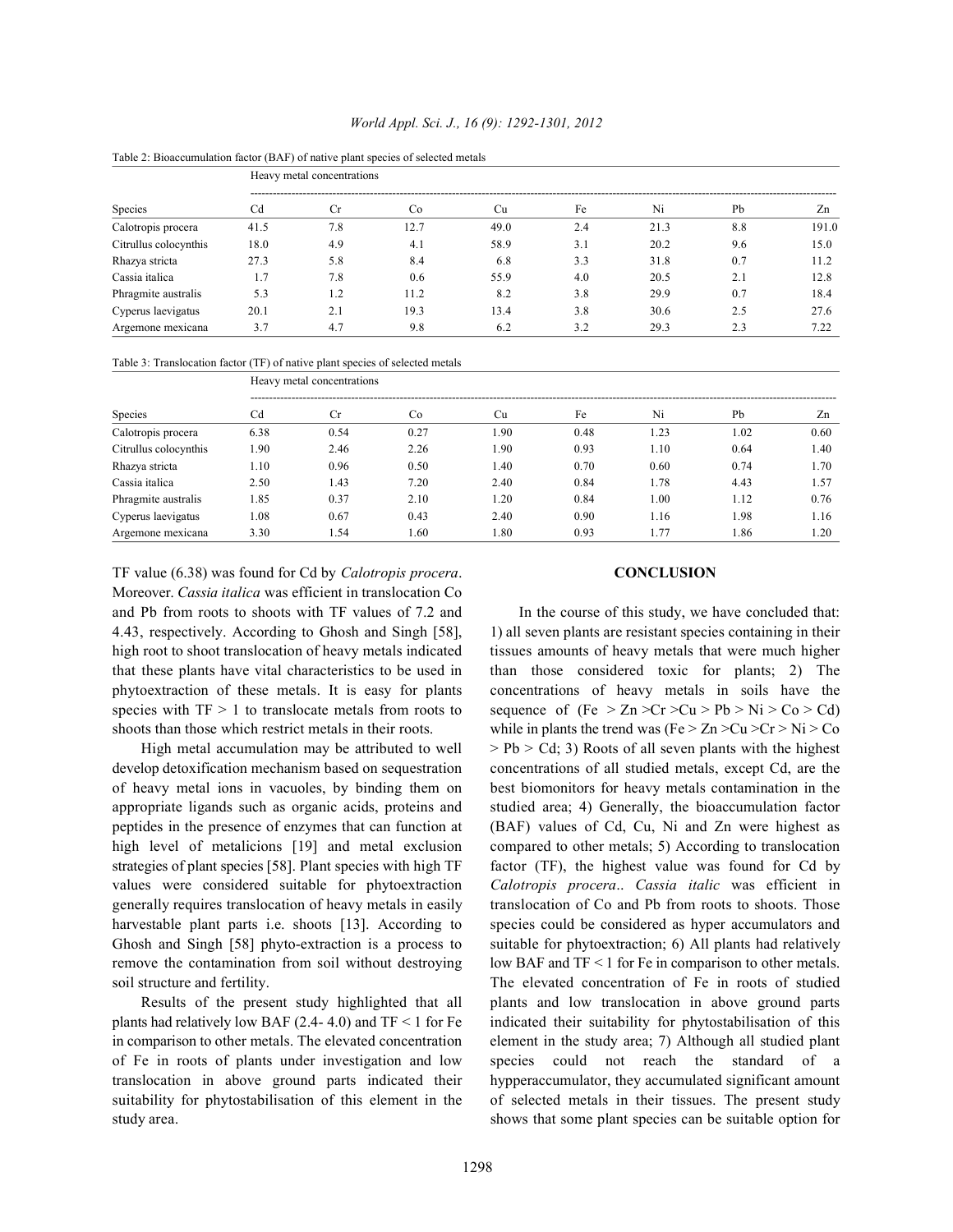phytoextraction and phytostabilization. There is a need 9. Mazeij, Z. and M. Germ, 2009. Trace element for field trial experiments, which have become more accumulation and distribution in four aquatic realistic and helps to incorporate the knowledge on metal macrophytes. Chemosphere, 74: 642-647. uptake, transfer and distribution. Growing factors 10. McGrath, S.P. and F.J. Zhao, 2003. Phytoextraction of important to phytoremediation can provide a basis for metals and metalloids from contaminated soils. genetic modification of plants for improved performance. Curr. Opin. Biotechnol., 14: 1-6. Biotechnological and genetic engineering based 11. Sun, Y., Q. Zhou and Ch. Diao, 2008. Effects of

Princes Nora Bint AbdelRahman University The study of arsenic and metal contaminated soil. Water Air was funded by the research project number:  $31-M-15$ . Soil Pollut., 19: 197-210.

- 1. Rucandio, M.I., M.D. Petit-Domínguez and Environ., 368: 456-464. C. Fidalgo-Hijano, 2011. Biomonitoring of chemical 14. Ginocchio, R. and A. Baker, 2004. Metallophytes in
- cellular mechanisms. Arch Toxicol., 82(8): 493-512. Arabia. Saudi Bio. Soc., pp: 225.
- 3. Chatterjee, S., M. Chetia, L. Singh, B. Chattopadhyay, 16. Krumbein, W.C. and F.J. Pettijohn, 1938. Manual of the phytoaccumulation of waste elements in wetland Crofts, Inc., New York, N.Y., pp: 549.
- 
- 
- 6. Igwe, J.C and A.A. Abia, 2006. A bioseparation pp: 121-139.
- 7. Horsfall, M. and A. Spiff, 2005. Effect of temperature Oxford. on the sorption of  $Pb^{2+}$  and Cd<sup>2+</sup> from aqueous 19. Cui, S., Q. Zhou and L. Chao, 2007. Potential Internet: /http://www. ejbiotechnology.info/ northeast China. Environ. Geol., 51: 1043-1048.
- J. Plant Nutrition, 3: 643-654. China. Environ Poll., 147: 168-175.
- 
- 
- approaches can be used to enhance the naturally cadmium and arsenic on growth and metal occurring plants to detoxify hazardous compounds. accumulation of Cd-hyperaccumulator, *Solanum nigrum* L. Bioresour. Technol., 99: 1103-1110.
	- **ACKNOWLEDMENT** 12. Antonsiewicz, D.M., C. Escude-Duran, E. The authors acknowledge the financial support of plant species with potential for the phytoremediation Wierzbowska and A. Sklodowska, 2008. Indigenous
		- **REFERENCES** Accumulation of Pb, Cu and Zn in native plants 13. Yoon, J., X. Cao, Q. Zhou and L.Q. Ma, 2006. growing on a contaminated Florida site. Sci. Total
	- elements in an urban environment using arboreal Latin America: a remarkable biological and genetic and bush plant species. Environ. Sci. Pol. Res., resource scarcely known and studied in the region. 18(1): 51-63. Revista Chilena de Historia. Natural, 77(1): 185-194.
- 2. Beyersmann, D. and A. Hartwig, 2008. Carcinogenic 15. Alfarhan, A.H and J. Thomas, 1994. The metal compounds: recent insight into molecular and identification of vascular plant-families in Saudi
	- S. Datta and S.K. Mukhopadhyay, 2011. A study on Sedimentary Petrology. Appleton, Century and
- plants of a Ramsar site in India. Environ Monit 17. Wade, T.L., J.M. Brooks, M.C. Kennicutt, Assess., 178(1-4): 361-71. T.J. McDonald, J.L. Sericano and T.L. Jackson, 1993. 4. Butcher, D.J., 2009. Phytoremediation of lead in soil: GERG Trace Metals and Organic Contaminants recent applications and future prospects. Appl. Analytical Techniques. In G.G. Lauenstein and Spectrosc Rev., 44: 123-139. **A.Y.** Cantillo (Eds.), Sampling and Analytical 5. Antonkiewicz, J. and C. Jasiewicz, 2002. The use of Methods of The National Status and Trend plants accumulating heavy metals for detoxification Program. National Benethic Surveillance and of chemically polluted soils. J. Pol. Agric. Univ., Mussel Watch Projects 1984-1992, NOAA Technical 5: 121-143. Memorandum NOS ORCA 71. Silver Spring, MD,
	- process for removing heavy metals from waste water 18. Allen, S.E., 1989. Chemical Analysis of Ecological using biosorbents. Afr. J. Biotechnol., 5: 1167-1179. Materials,  $2<sup>nd</sup>$  ed., Blackwell Scientific Publications,
	- solution by caladiumbicolor (wildcocoyam) biomass. hyper-accumulation of Pb, Zn, Cu and Cd in Electron. J. Biotechnol [online].8(2). Available from endurant plants distributed in an old smeltery,
- content/vol8/issue2/4/index.htmlS. ISSN:0717-3458. 20. Li, M.S., Y.P. Luo and Z.Y. Su, 2007. Heavy metal 8. Baker, A.J.M., 1981. Accumulators and excluders: concentrations in soils and plantaccumulation in a strategies in the response of plants to heavy metals. The restored manganese mineland in Guangxi, South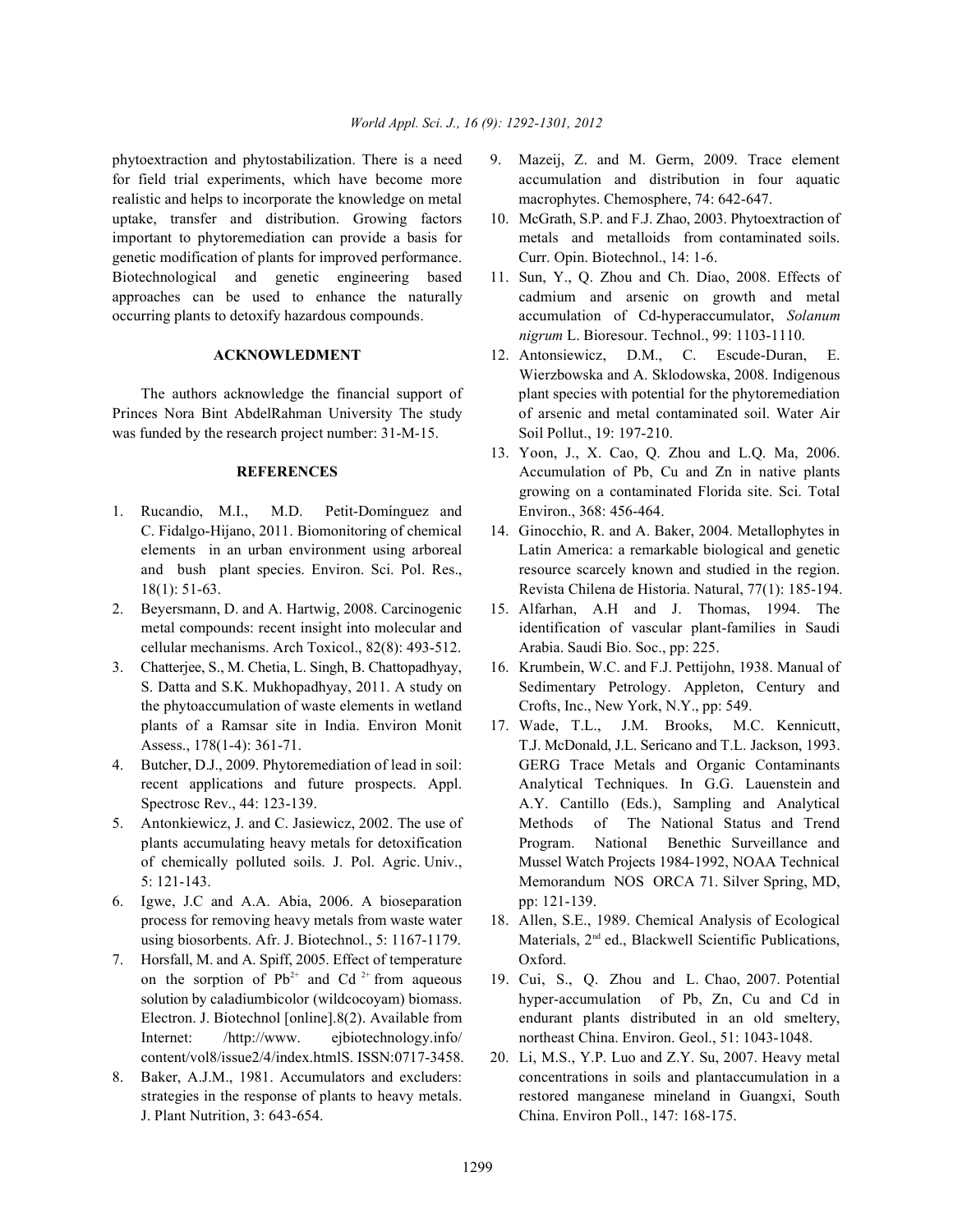- organic chemical contamination. Ecol. Eng., Trans. R. Soc. London. 294b, 41.
- 22. Chehregani, A., B. Malayeri and R. Golmohammadi, Marcel Dekker, N.Y., pp: 492. 2005. Effect of heavy metals on the developmental 37. Tanner, C.C., 1996. Plants for Constructed Wetlands
- 23. Kloke, A., 1980. Richwerte'80, Orientierungsdatenfu¨ Eng., 7: 59-83. r tolerierbare Gesamtgehalte Einiger 38. Batty, L.C., A.J.M. Baker and B.D. Wheeler, 2002.
- 24. Lasat, M.M, 2002. Phytoextraction of toxic metals: a australis: The role of Fe, Mn and Al Root Plaques. review of biological mechanisms. J. Environ. Qual., Ann. Bot., 89: 443- 449.
- Institute of Science and Technology, Ankara. Environ. Poll., 137: 354-364.
- 26. El-Rayis, O.A. and M. El-Sabrouti, 1997. Lake Mariut: 40. Blaylock, M.J. and J.W. Huang, 2000. Phytoextraction
- 27. Kabata-Pendias, A. and H. Pendias, 2001. Trace Sons, New York, USA, pp: 53-70. Elements in Soils and Plants. CRC Press, Boca Raton 41. Diehl, K.H., A. Rosopulo, W. Kreuzer and G.K. Judel,
- D. Hansen, A. Zayed and N. Terry, 1998. Reduction Pflanzenernaehr. Bodenkd., 146: 551. of Cr(VI) to Cr(III) by Wetland Plants: Potential for 42. Ross, M.S., 1994. Sources and Forms of Potentially Technol., 32: 3087-3093. Chichester.
- 29. Shanker, A.K., C. Cervantes, H. Loza-Tavera and 43. Huang, J.W., J. Chen, T. Casper and S.D. Cunnigham,
- 30. Macnicol, R.D. and P.H.T. Beckett, 1985. Critical (Eds.), Phyto. Soils Wat. Contam., pp: 283-289. Tissue Concentrations of Potentially Toxic Elements. 44. Clark, B.G., D.G. Harvey and D.J. Humphrey, 1981.
- 31. Tiffin, L.O., 1977. The Form and Distribution of 45. Waganov, P.A. and T.N. Nizharadze, 1981. On Sciences Symp. U.S. Department of Energy, Sediments. Geokhimiya, pp: 1-149. Symposium Series, Washington, D.C., pp: 315. 46. Aubert, H. and M. Pinata, 1997. Trace Elements in
- Metal-rich Concertinos on The Roots of Salt Marsh 47. Zaranyika, M.F. and T. Ndapwadza, 1995. Uptake of
- 33. Weis, J.S. and P. Weis, 2004. Metal Uptake, Environ. Sci. Health, 30: 157-169. Environ. Inter., 30: 685-700. Botan. Rev., 70(3): 313-327.
- 34. Kunze, R., W.B. Frommer and U.I. Flugge, 2001. 49. Outridge, P.M. and B.N. Noller, 1991. Accumulation Membrane Transport. Metab Eng., 4: 57-66. Rev. Environ. Contam. Toxicol., 121: 1-63.
- 21. Susarla, S., V.F. Medina and S.C. McCutcheon, 2002. 35. Tinker, P.B., 1981. Levels, Distribution and Chemical Phytoremediation: an ecological solution to Forms of Trace Elements in Food Plants. Philos.
	- 18: 647-658. 36. Weinberg, E.D., 1977. Micro-organisms and Minerals,
	- stages of ovules and embryonic sac in Euphorbia Treatment Ecosystems. A Comparison of The Growth cheirandenia. Pakistan J. Biol. Sci., 8: 622-625. and Nutrient Uptake of Eight Emergent Species. Ecol.
	- ElementeinKulturbo¨ den, Mitt.VDLUFA,H2,9-11. Aluminum and Phosphorous Uptake by Phragmites
- 31: 109-120. 39. Meers, E., S. Lamsal, P. Vervaeke, M. Hopgood, 25. Dermirezen, D., 2002. Investigation of Heavy Metal N. Lust and F.M.G. Tack, 2005. Availability of Heavy Pollution at Aquatic Ecosystems in Sultan Sazhgi Metals for Uptake by Salix viminalis on a Moderately and it's Environs. Ph.D. Thesis, University of Gazi, Contaminated Dredged Sediment Disposal Site.
	- Pollution Problems and Proposals for Restoration. of Metals. In I.Raskin and B.Ensley (Eds.), Fresenius Environ. Bull., 6: 598-604. Phytoremediation of Toxic Metals, John Weily and
- FL, USA. 1983. "Das Verhalten von Bleitetraalkylen imboden 28. Lytle, C.M., F.W. Lytle, N. Yang, J.H. Qian, und deren Aufnahme durch die Pflanzen", Z.
	- in situ Heavy Metals Detoxification. Environ. Sci. Toxic Metals in Soil-Plant Systems. John Wiley,
	- S. Avudainayagam, 2005. Chromium Toxicity in 1997. Phytoextraction of Lead from Contaminated Plants. Environ. Intr., 31: 739-753. Soils. In Kruger, E.L. T.A. Anderson and J.R. Coats
	- Plant Soil, 85: 107-114. Veterinary Toxicology 2<sup>nd</sup> ed London, pp: 238.
	- Metals in Plants: An Overview. In Proc. Hanford Life Microelements in the Loess like and Cretaceous
- 32. Sundby, B., C. Vale, I. Cacador and F. Catarino, 1998. Soils, Elsevier Scientific Publishing, Amesterdam.
	- Plants: Mechanism and Rate of Formation. Limn. Ni, Zn, Fe, Co, Cr, Pb, Cu and Cd by water hyacinth Oceanogr., 43: 245-252. in Mukuvisi and Manyame rivers, Zimbabwe. J.
	- Transport and Release by Wetland Plants: 48. Chandra, P. and K. Kulshreshtha, 2004. Chromium Implications for Phytoremediation and Restoration. accumulation and toxicity in aquatic vascular plants.
	- Metabolic Engineering in Plants: The Role of of toxic trace elements by freshwater vascular plants.